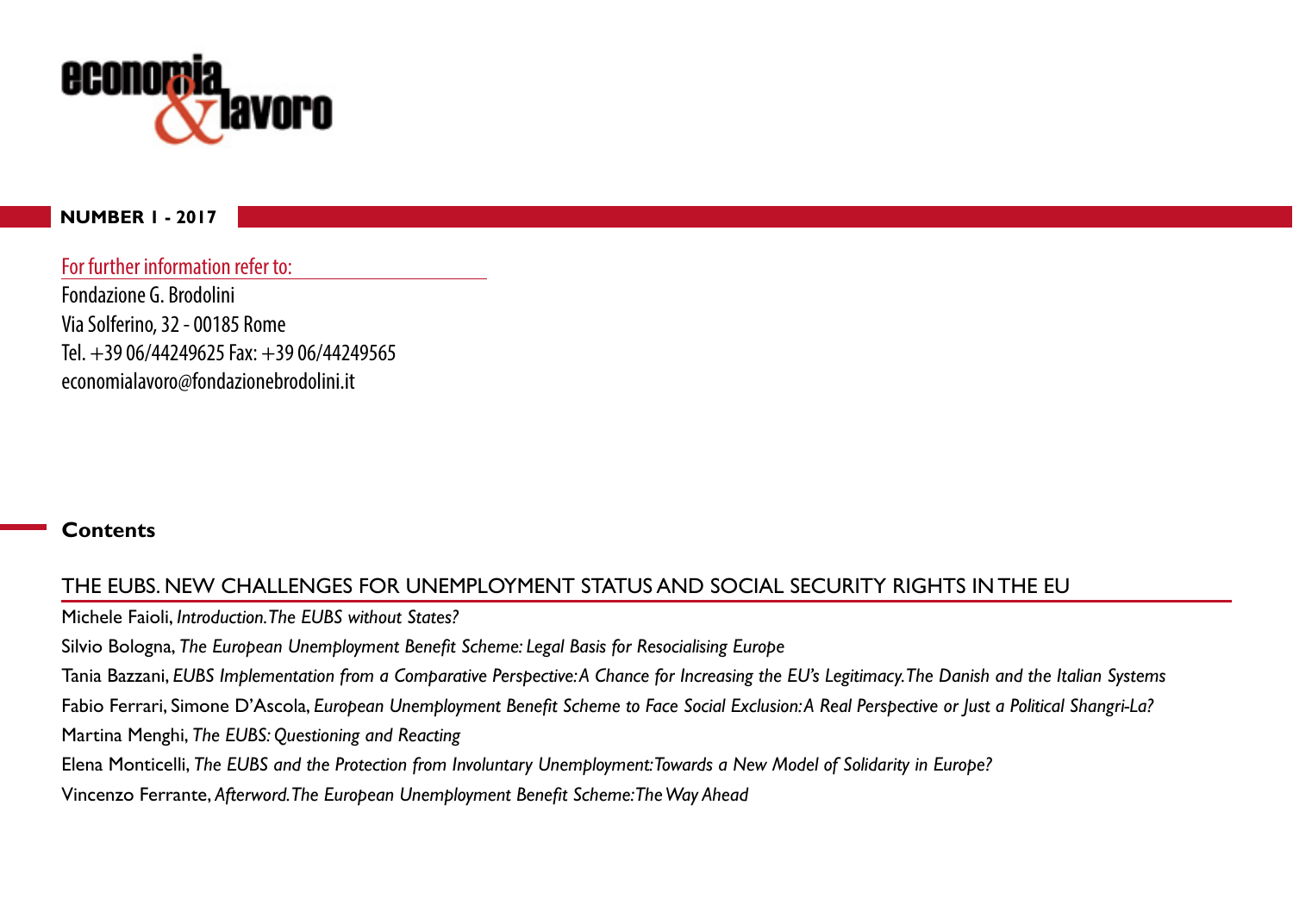## ESSAYS

Marco Elia, Enrico Pugliese, *Sociology* of the *lobs* Act

Clorinda Maisto, Francesco Pastore, Work-related Learning: A Preliminary Analysis One Year after Its Implementation

Anna M. Ponzellini, Work Organisation and Industrial Relations. Studies and Researches in Italy in the Last 20 Years

Massimo Egidi, From Quesnay to Gilgamesh:A Journey through the History to Discover the Roots of Economic and Social Organisation (In Memory of Giorgio  $Gilibert)$ 

Giorgio Gilibert, Political Economy: The Mother of All Sciences

Felice Roberto Pizzuti, *Marcello de Cecco and the Euro* 

Giuseppe Amari, Unity, Consistency, and Fertility of Bruno de Finetti's Thought

# BOOK REVIEWS

M. Ferrera, *Rotta di collisione. Euro contro welfare* (by Francesco Bogliacino and Dario Guarascio)

S. Biasco, Regole, Stato, uguaglianza. La posta in gioco nella cultura della sinistra e nel nuovo capitalismo (by Roberto Schiattarella)

# NOTES ON PUBLICATIONS

by the Editorial Staff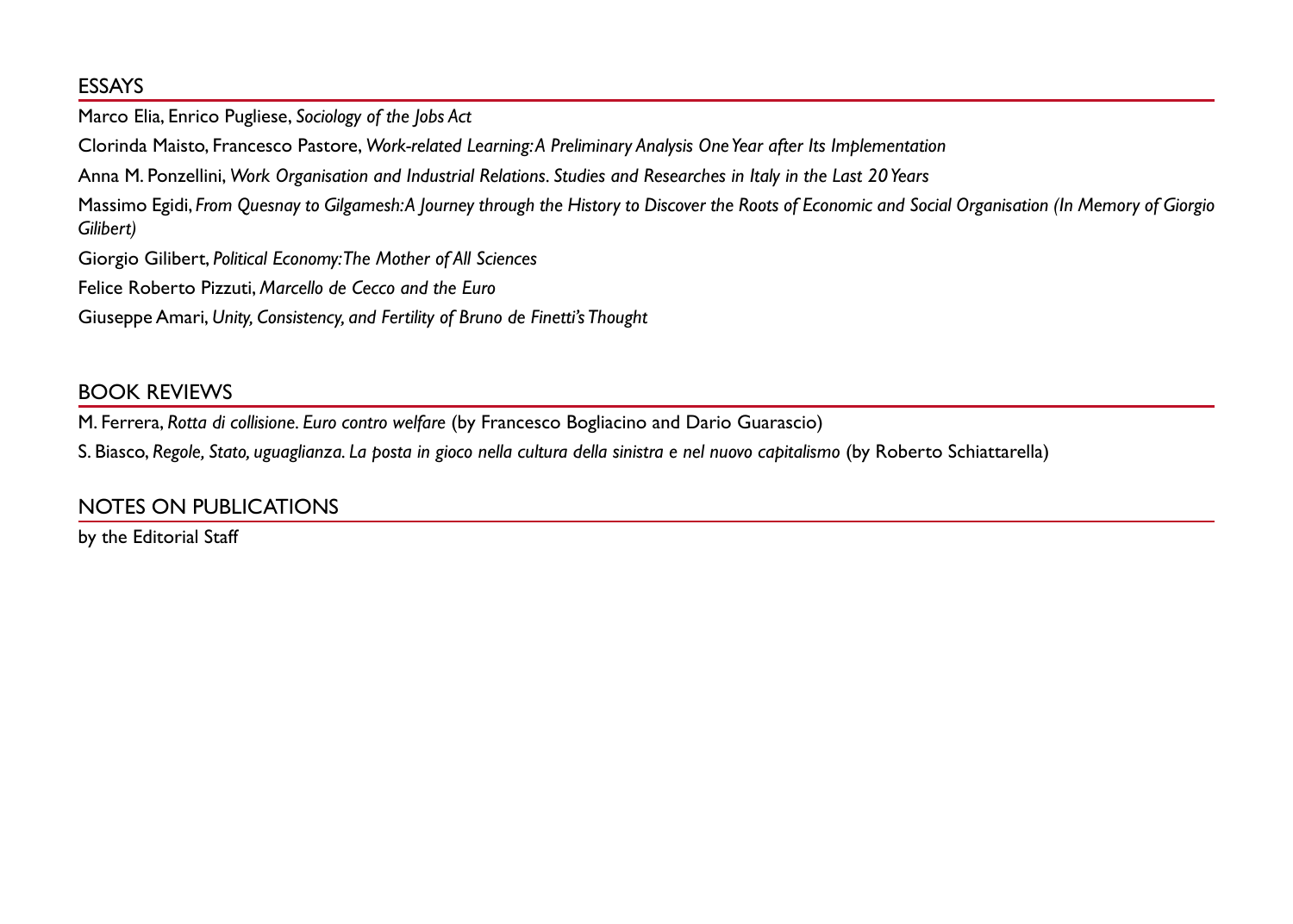#### **Abstracts**

## THE EUROPEAN UNEMPLOYMENT BENEFIT SCHEME: LEGAL BASIS FOR RESOCIALISING EUROPE

## Silvio Bologna

This paper focuses on the possible introduction of a European Unemployment Benefit Scheme (henceforth EUBS) as a legal "tool" to resocialise Europe in times of crisis. After a description of the US system of insurance against unemployment, which could represent an ideal type because of the shared competences between the federal and the State levels, the present work explores the legitimacy of the measure in compliance with the EU treaties: despite the lack of an exclusive EU competence in the field of social security, a European insurance against unemployment could be legitimised by an holistic approach to EU law. To empirically demonstrate either the feasibility or the criticalities of the EUBS, the work concludes by simulating the interaction between the Spanish system of protection against unemployment and the same EUBS.

## EUBS IMPLEMENTATION FROM A COMPARATIVE PERSPECTIVE: A CHANCE FOR INCREASING THE EU'S LEGITIMACY. THE DANISH AND THE ITALIAN SYSTEMS

### Tania Bazzani

The article aims at providing specific remarks for implementing a European Unemployment Benefit Scheme (EUBS) in the EU Member States. In doing this, this contribution highlights the potential role for the EUBS in helping EU institutions gain legitimacy in the eyes of the European citizens. This topic appears particularly relevant after Brexit, and should not be ignored. In order to deal with this issue, the article proposes to take into consideration two different models, which are sorts of poles apart: the Danish system, in order to point out those aspects that have been crucial for the achievement of a high level of legitimacy in such a labour market policies (LMPs) best practice example; the Italian system, in order to understand whether EU legitimacy could be reached through the EUBS implementation in a State with peculiar problems in LMPs and to highlight practical issues that may need dealing with.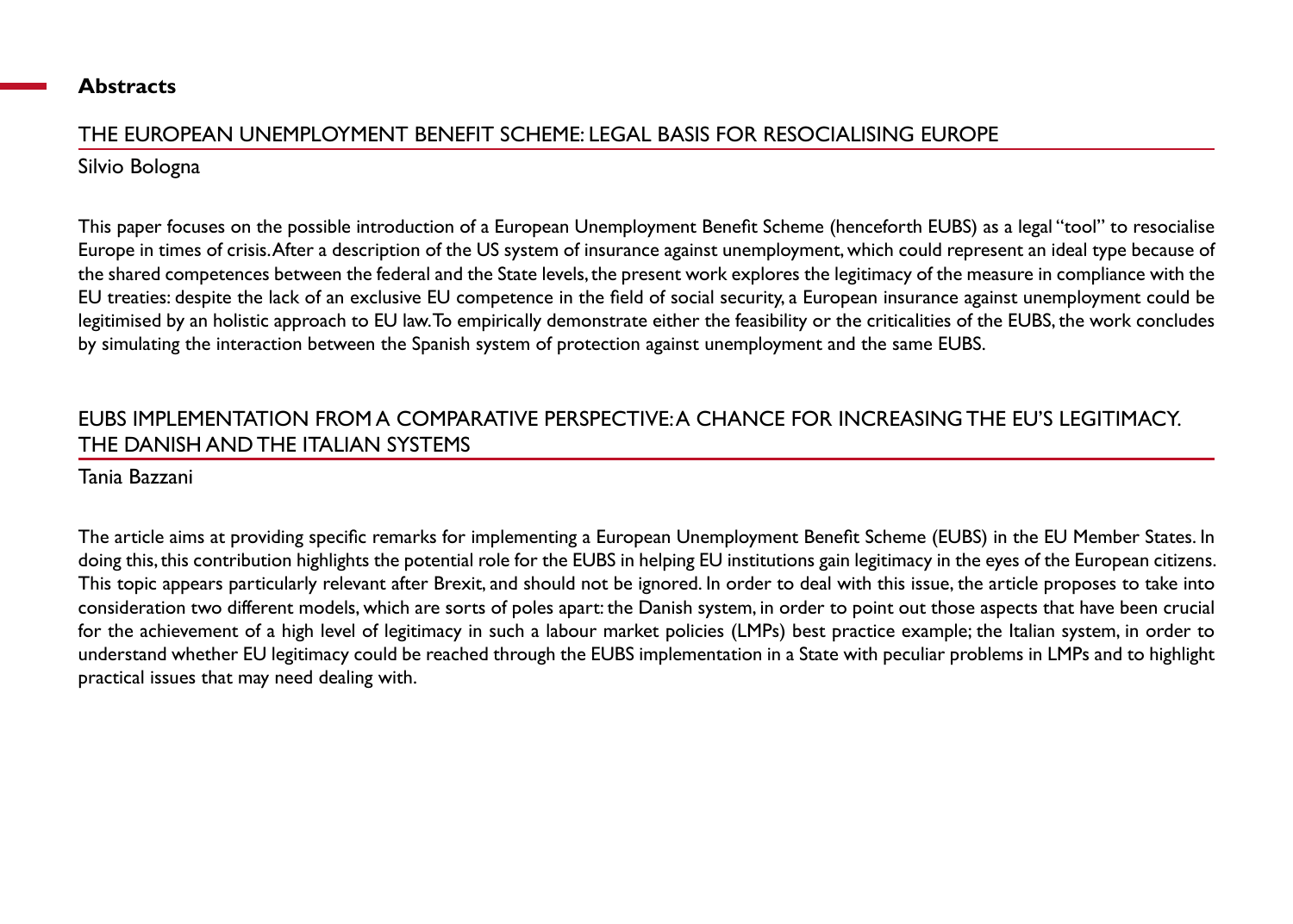## EUROPEAN UNEMPLOYMENT BENEFIT SCHEME TO FACE SOCIAL EXCLUSION: A REAL PERSPECTIVE OR JUST A POLITICAL SHANGRI-LA?

#### Fabio Ferrari, Simone D'Ascola

The article analyses the possible introduction of an unemployment subsidy at European level. The first section describes the constitutional background at three different levels: first, the role played by social rights; second, how the Italian Constitution outlines protection against unemployment; third, the tricky relation among national and supranational law sources.

The analysis goes further considering some thorny aspects of the European Unemployment Benefit Scheme (EUBS) through the labour law lenses: its link with social safety nets; the risk that the new European insurance might ensure low protection standards; and above all the inevitable link of the EUBS with the minimum wage issue. The final remarks regard the risk that the EUBS could produce positive effects for people only following greater integration at political and economic level.

### THE EUBS: QUESTIONING AND REACTING

Martina Menghi

This paper deals with the main issues related to the implementation of a European Unemployment Benefit Scheme (EUBS). The main purpose is to show that, in spite of the practical difficulties, advantages are more significant than disadvantages. The concerns of moral hazard and fiscal responsibility are critically and constructively discussed, and responded to, with a particular focus on the feasibility in Italy.

Moreover, this paper wishes to contribute to the debate around such a scheme through the illustration of a "pilot project", which would be applied only to the category of "European workers". In times of crisis and Euroscepticism, this would represent a remarkable effort towards political European integration.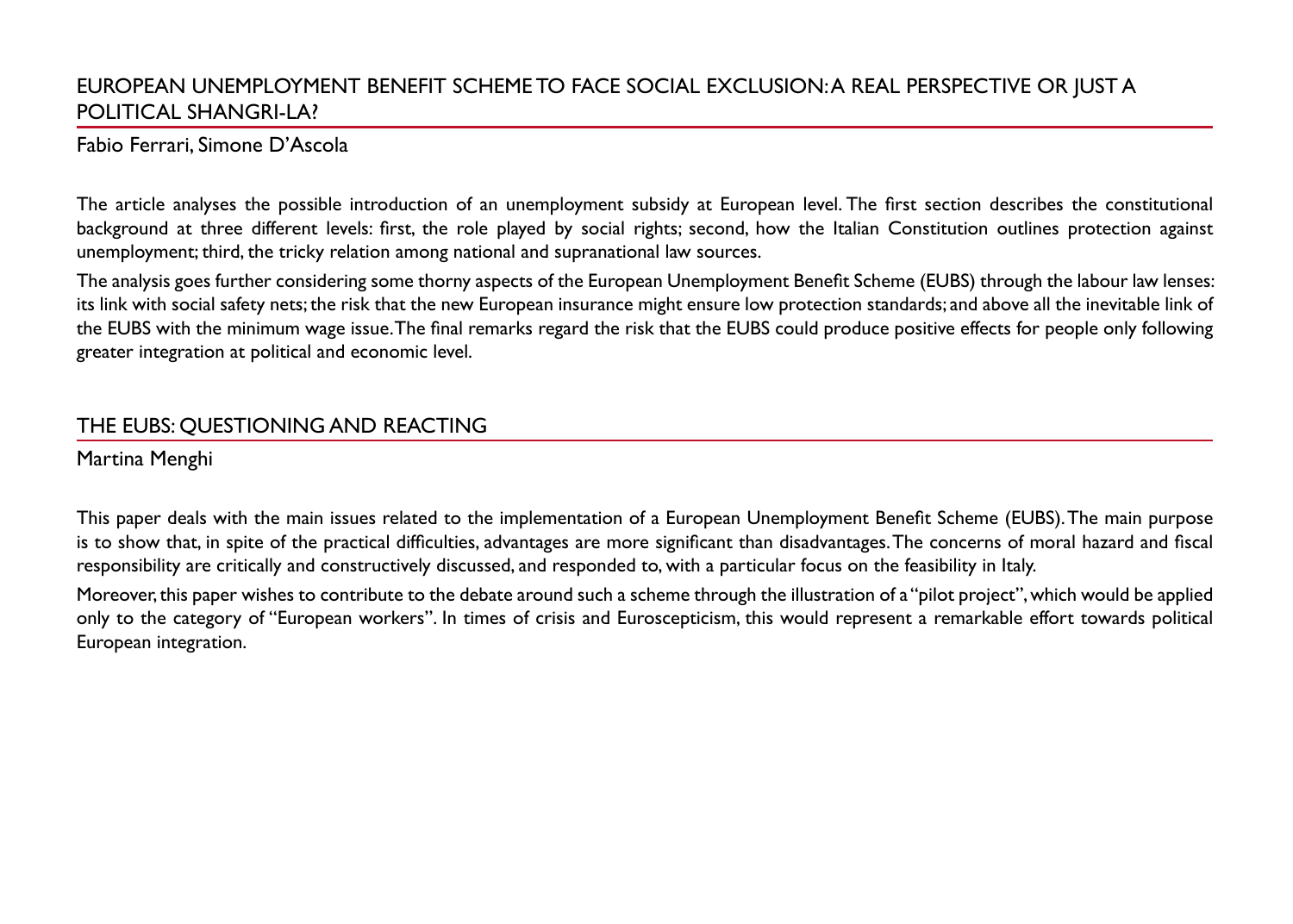## THE EUBS AND THE PROTECTION FROM INVOLUNTARY UNEMPLOYMENT: TOWARDS A NEW MODEL OF SOLIDARITY IN EUROPE?

#### Elena Monticelli

This paper analyses the feasibility of introducing a European Unemployment Benefit Scheme (EUBS), which would work as an insurance mechanism against the risks of asymmetrical shocks among countries. The implementation of the EUBS presents a number of difficulties. It is necessary, first of all, to analyse the legal compatibility between the EU treaties and a form of EUBS. Moreover, it is useful to explore the possible coexistence of the EUBS with the benefits of the national (in this case Italian) social security system, which provides for the involuntarily unemployed. After analysing these problems, it is crucial to analyse the administrative management of the system as part of a European multi-level governance, in a context in which the Open Method of Coordination (OMC) is to this day problematic, and in which there is no harmonisation among social protection systems. It is also interesting to analyse the possible link between the EUBS and a European Minimum Income. The question that inspired this paper is as follows: is the EUBS only a good economic stabiliser or could it be inspired by the principle of solidarity between Member States, in a context in which solidarity is overshadowed by the need for economic and financial stability in the Union?

# SOCIOLOGY OF THE JOBS ACT

# Marco Elia, Enrico Pugliese

The "lobs Act" is a very ambitious labour market reform. It aims at fostering both overall and, in particular, youth employment, reducing precariousness and increasing the stability of the least protected workers. The theory and the values at the basis of the act are those prevailing at institutional level both in Italy and in the EU: basically they rely on the assumption that unemployment and related problems can be solved acting at labour market level by modifying labour laws and reducing the benefits of the so-called insiders. The article analyses the way the Italian government has presented the reform and the role of political communication (with its aggressive character) including the odd term (in English) chosen to name it.A comparison with the "US |obs Act" is carried out pointing out the extreme difference between the two.The article provides evidence on the results of the reform, in particular in terms of quality of employment (with the development of new forms of precarious employment) and the paradoxical effect of the concentration of new employment in the oldest age groups. Finally, the article argues that the reform and its political communication style are expression of a new regulation model that tends to ignore the role and the demands of the unions and other stakeholders.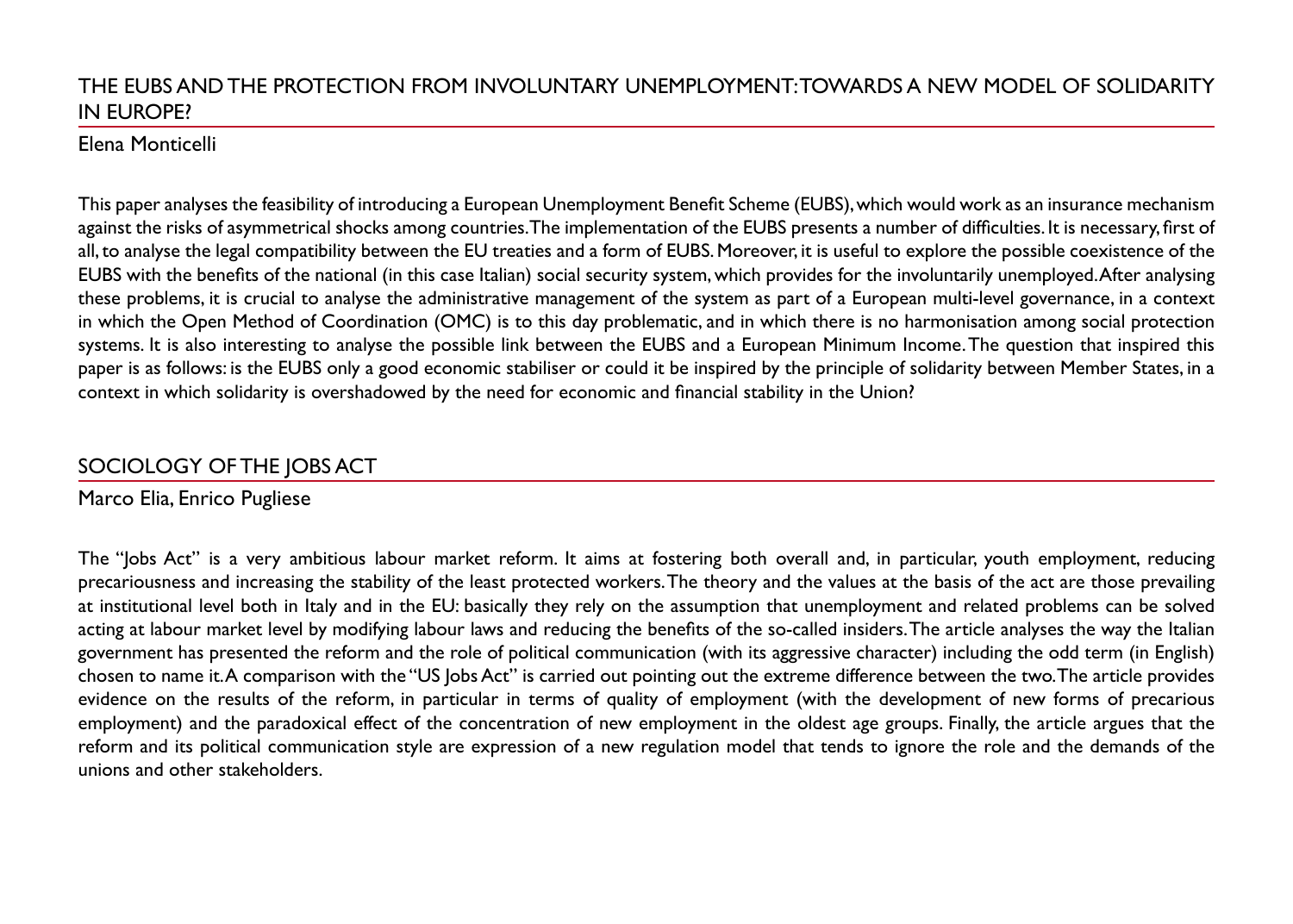## WORK-RELATED LEARNING: A PRELIMINARY ANALYSIS ONE YEAR AFTER ITS IMPLEMENTATION

#### Clorinda Maisto, Francesco Pastore

This essay aims to analyse the functioning, strengths, and weaknesses of work-related learning as shaped by the latest reform of the schooling system (2015). Due to lack of statistical data, we apply critical reasoning and comparative analysis with a view to showing that work-related training is indeed able to increase employability through two main channels: first, it raises the human capital of recipients by providing general work-related competences; second, it enlarges the network of contacts that may turn out to be useful to find a job once entering the labour market. Nonetheless, work-related learning does not provide job-specific work experience, which requires a longer time span. There is still a long way to go towards involving firms – especially in southern regions, where they are less numerous – as well as towards overcoming the cultural resistance from many stakeholders.

# WORK ORGANISATION AND INDUSTRIAL RELATIONS. STUDIES AND RESEARCHES IN ITALY IN THE LAST 20 YEARS

#### Anna M. Ponzellini

The essay is a critical review of those studies and researches that in the last 20 years have analysed the change in organisation, management, and labour paradigms, together with the response (or lack thereof) from the industrial relations system. The resulting picture shows a long period of neglect, by both scholars and collective bargaining, recently interrupted due to the key role the productivity issue has started to play both with regard to the economic crisis and in the new lean organisation paradigms. The review especially highlights the emerging issue of employee direct participation, introduced at the managers' initiative and still poorly integrated into the industrial relations system. Employee participation could indeed be at the core of a "new paradigm of work" being able to meet companies' demand for flexibility, as well as workers' claim for a better working life. Still, a new framework of rules growing out of the 20<sup>th</sup>-century Fordist labour relations system appears to be necessary.